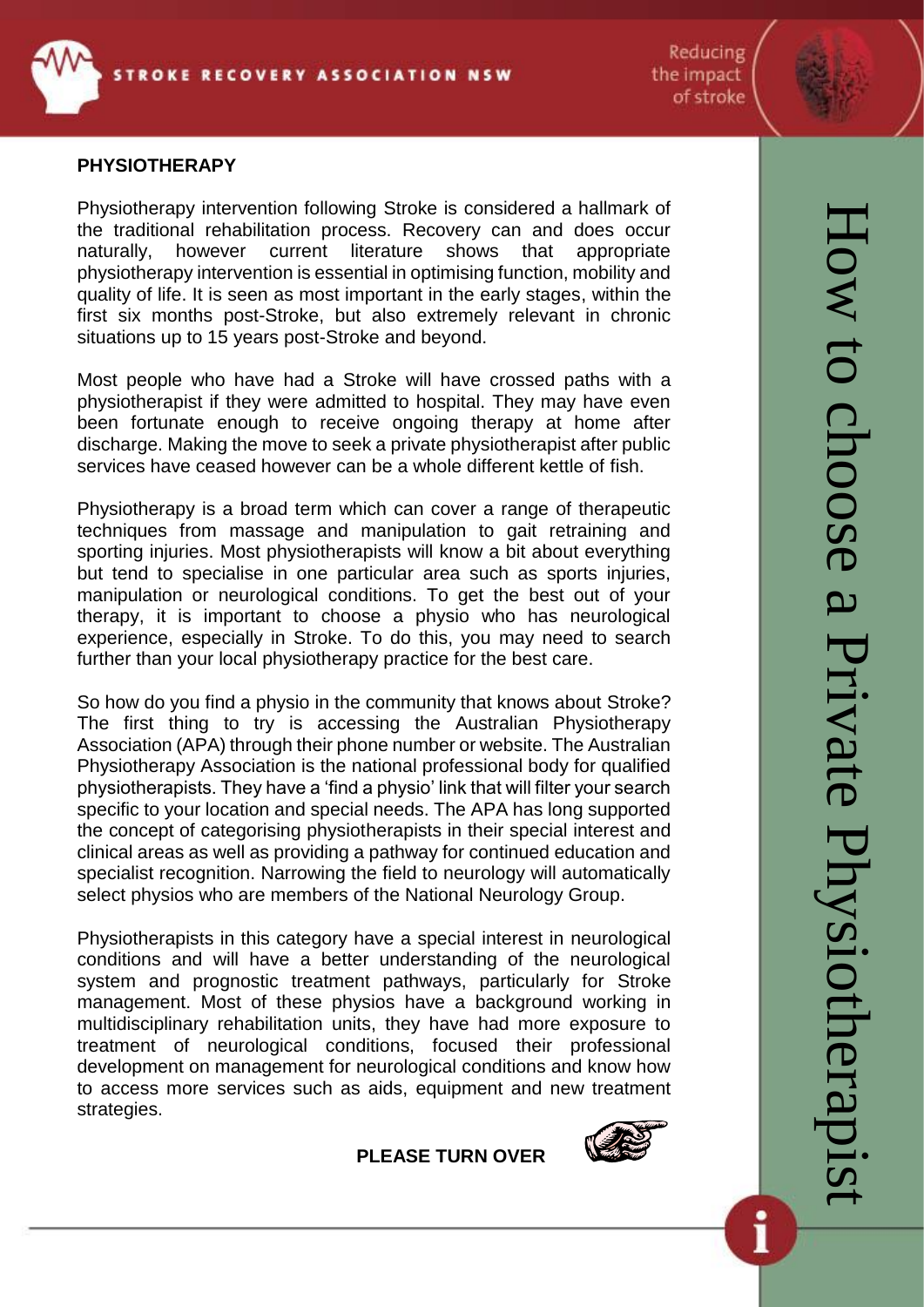Reducing the impact of stroke



Therapists found under this search will be listed hierarchically. At the top of the list will be Specialist Neurological Physiotherapists. As a Fellow of the Australian College of Physiotherapists, this therapist would have attained the highest level of expertise in neurology via a rigorous training and examination process. They may contribute to the professional education of colleagues, actively engage in their own professional development and have had involvement in research activities. There are currently seven Specialist Neurological Physiotherapists in Australia at present.

Below this will be Titled Neurological Physiotherapists. To qualify as a Level Two or Titled Member, further study (e.g., a coursework Masters Degree in neurology, or study through the alternate pathway established by the National Neurology Group) is required. When a member becomes a Titled Member of the National Neurology Group the member has the right to use the words 'APA Neurological Physiotherapist' after their name. There are currently 49 Titled Neurological Physiotherapists in Australia.

Finally, other qualified physiotherapists and APA members will be below this as a Level One member of the group.

To contact the APA National Office phone: 1300 306 622 (within Australia) or visit their website on [www.physiotherapy.asn.au](http://www.physiotherapy.asn.au/)

# **WHAT TO EXPECT FROM YOUR PHYSIOTHERAPIST?**

Like all physiotherapy assessments, the overall management of your neurological problem involves a similar process:

- Observing and assessing your movement and your overall physical condition;
- Analysing and identifying your problems;
- Developing a treatment program with you (and your family or carers) and, where appropriate, other members of the health care team ;
- Managing the treatment or training program based on your jointly agreed goals; and
- Evaluating progress, modifying treatment if necessary, and stopping treatment once goals have been reached.

The brochure ['What to expect from your physiotherapist'](http://physiotherapy.asn.au/images/PhysioandYou/What_to_expect/what_to_expect_from_your_physiotherapist_-_july_2007.pdf) was produced by the APA to provide information to physiotherapy consumers on choosing a physiotherapist, what to expect from your physiotherapist and what to do if you are not satisfied with the physiotherapy treatment received. This brochure is also available in [Chinese,](http://physiotherapy.asn.au/images/PhysioandYou/What_to_expect/chinese_psp_consumer_brochure_2007_reformatted.pdf) [Japanese](http://physiotherapy.asn.au/images/PhysioandYou/What_to_expect/japanese_psp_consumer_brochure_2007_reformatted.pdf) or [Korean.](http://physiotherapy.asn.au/images/PhysioandYou/What_to_expect/korean_psp_consumer_brochure_2007_reformatted.pdf)

### **PLEASE TURN OVER**



Ì